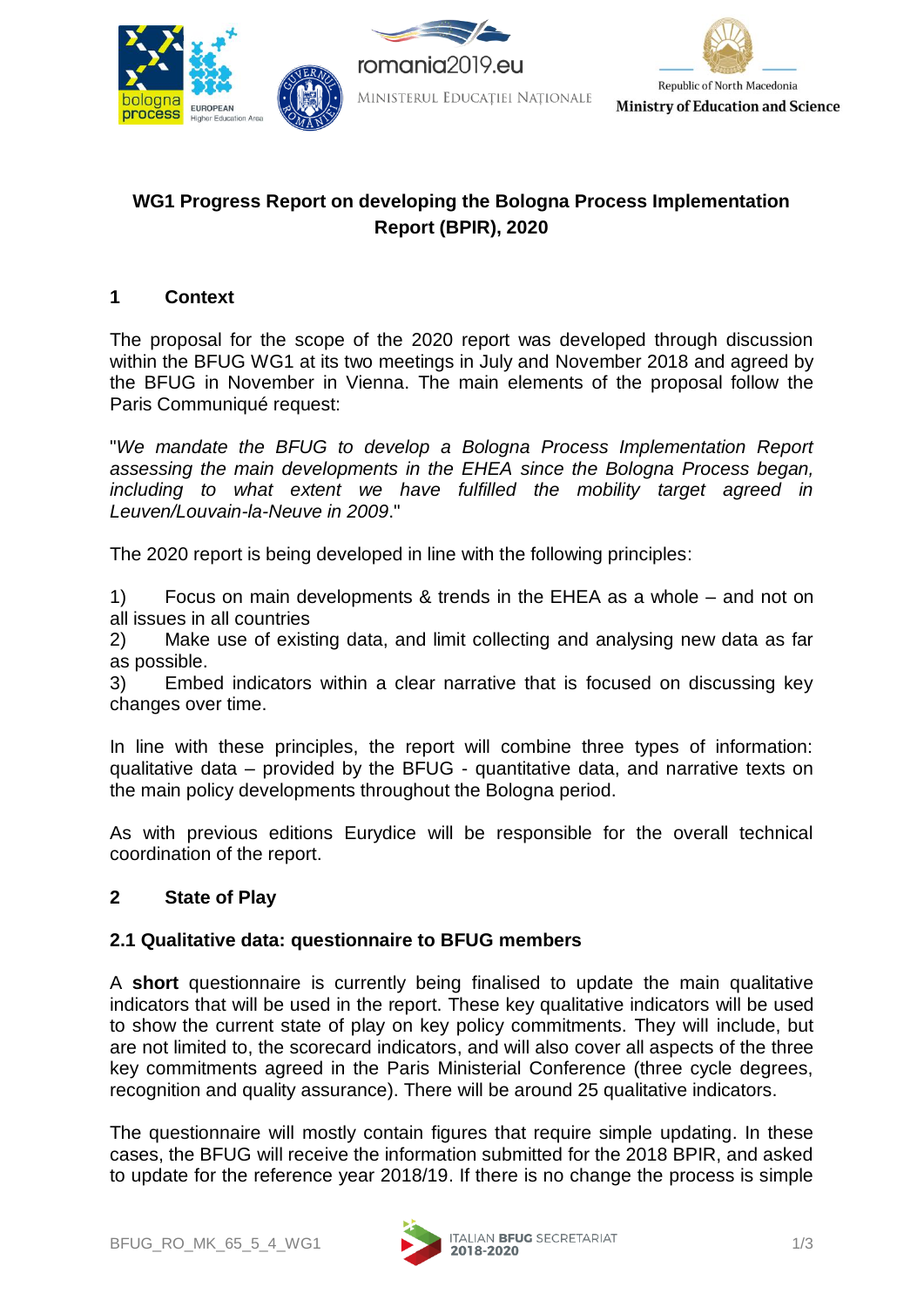involving one click. If there is a change as a result of a policy development (or for any other reason) supplementary information explaining the change will be requested.

There will also be a few questions that are asked directly rather than in the form of updating an existing figure. This is because a "better" way of asking for the required information for a figure has been identified. There are only a few of these questions.

## **The questionnaire will be sent to BFUG members by early April with an appropriate deadline (two months after being sent out).**

### **2.2 Statistical data**

The collection, production and analysis of **statistical data** is being undertaken via a contract managed by the Education, Audiovisual and Culture Executive Agency (EACEA). As in previous reports Eurostat data will be the main source of statistical figures, with specific data being collected from countries outside the European Statistical System.

Compared to previous editions, there will be fewer statistical indicators, but these indicators will show longer-term trends. The first meeting between EACEA and the contractors takes place on 22/3 so further information can be presented orally at the BFUG meeting.

#### **2.3 Narrative texts**

As well as qualitative and quantitative data, the 2020 report will contain sections presenting the evolution of main thematic issues throughout the lifetime of the Bologna process. For example, a narrative section on the development of quality assurance systems will be drafted by EQAR, a similar section on the development of the social dimension will be submitted by Eurostudent, and a section on the development of internationalisation in higher education will be written by ACA. Another narrative section will focus on degree structure reforms.